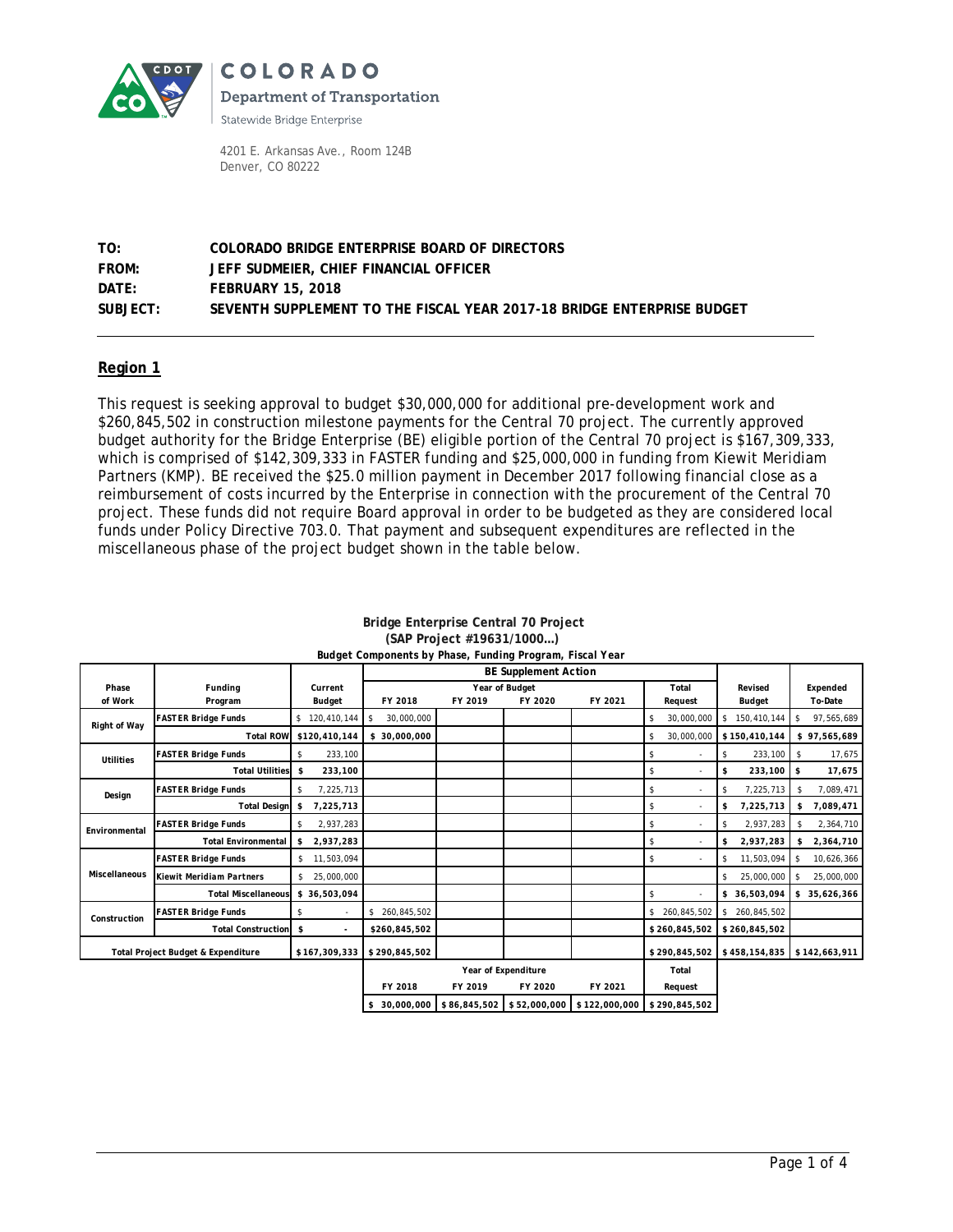Bridge Enterprise 7th Supplement FY 2017-18 February 2018

Approval of the requested amounts is in line with the currently established funding parameters for Central 70. These amounts are outlined in the Central 70 Project Intra-Agency Agreement (IAA) between CDOT, HPTE and BE (which was approved by the BE Board of Directors in June 2017 via resolution #BE-17-6-2) and the First Amendment to the IAA (which was approved by the Board in November 2017 via resolution #BE-17-11-1). While the Board has approved the \$260,845,502 in construction milestone payments and the additional \$30,000,000 or pre-development work as part of these agreements, staff is presenting a supplement at this time in order to start the process of budgeting the approved funding. This procedure is consistent with the budget supplement process that BE follows for all eligible projects. Approval of this funding request will increase the FASTER funds portion of the budget to \$433,154,835 for a total project budget of \$458,154,835.

The final scope of the Central 70 project as defined in the Project Agreement will address four structures in the top tier of the current BE prioritization plan including the Viaduct. Bridge Enterprise identified the Viaduct as one of the 30 worst bridges in the state when the Enterprise was created in 2009, and it is the last of the original 30 worst bridges to be addressed.

### **Region 4**

This request is to provide funding for the two BE eligible structures that are part of the larger North I-25 Design-Build Project. The first request is to increase the BE eligible portion of the Prospect Road over I-25 Bridge, structure B-16-AM. The BE eligible portion of this project has increased for two reasons. First, the overall I-25 North project came in at higher cost than originally estimated prior to issuing the RFP and this estimate now reflects the Final and Best Offer by the contractor. Second, a more in-depth eligibility review found that there are more BE eligible items than were originally estimated. This structure is a top tier candidate bridge on the June 2017 BE Prioritization Plan. Below is a summary of the current request:

- **\$1,758,700 FASTER Funds – Right-of-Way Phase:** Establish the phase for BE eligible acquisitions.
- **\$1,144,500 FASTER Funds – Utility Phase:** Establish the phase for BE eligible relocations.
- **\$11,032,900 FASTER Funds – Construction Phase:** Increase the current construction phase budget.

|                                    |                            |                          |                                  | <b>BE Supplement Action</b> |                           |             |                    |                      |                     |
|------------------------------------|----------------------------|--------------------------|----------------------------------|-----------------------------|---------------------------|-------------|--------------------|----------------------|---------------------|
| Phase<br>of Work                   | Funding<br>Program         | Current<br>Budget        | FY 2018                          | FY 2019                     | Year of Budget<br>FY 2020 | FY 2021     | Total<br>Request   | Revised<br>Budget    | Expended<br>To-Date |
| Right of Way                       | <b>FASTER Bridge Funds</b> | $\overline{\phantom{a}}$ | 1,758,700<br>\$                  |                             |                           |             | 1,758,700          | 1,758,700.0<br>- \$  |                     |
|                                    | <b>Total ROW</b>           |                          | ,758,700<br>\$                   |                             |                           |             | 1,758,700 \$<br>\$ | 1,758,700.0          |                     |
| Utilities                          | <b>FASTER Bridge Funds</b> | \$<br>٠                  | 1,144,500<br><sup>\$</sup>       |                             |                           |             | 1,144,500 \$       | 1,144,500.0          |                     |
|                                    | <b>Total Utilities</b>     |                          | 1,144,500<br>\$                  |                             |                           |             | 1,144,500 \$<br>\$ | 1,144,500.0          |                     |
| Construction                       | <b>FASTER Bridge Funds</b> | 6,051,000                | 11,032,900<br>$\mathbf{\hat{s}}$ |                             |                           |             | 11,032,900<br>\$   | 17,083,900.0<br>- \$ |                     |
|                                    | Total Construction \$      | $6,051,000$ \$           | 11,032,900                       |                             |                           |             | \$11,032,900       | 17,083,900.0<br>- \$ |                     |
| Total Project Budget & Expenditure |                            | 6,051,000<br>\$          | \$<br>13,936,100                 |                             |                           |             | $$13,936,100$ \$   | 19,987,100.0         |                     |
|                                    |                            |                          | Year of Expenditure*             |                             |                           |             | Total              |                      |                     |
|                                    |                            |                          | FY 2018                          | FY 2019                     | FY 2020                   | FY 2021-22  | Request            |                      |                     |
|                                    |                            |                          | \$3,018,354                      | \$2,497,463                 | \$6,284,659               | \$8,186,624 | \$19,987,100       |                      |                     |

#### **Prospect Road over I-25 in Larimer County (Old B-16-AM)(New B-16-AMA) (SAP Project # 22248/1000…)** *Budget Components by Phase, Funding Program, Fiscal Year*

\*Important to note, the Year of Expenditure includes the previously approved \$6.0 M as well as the current request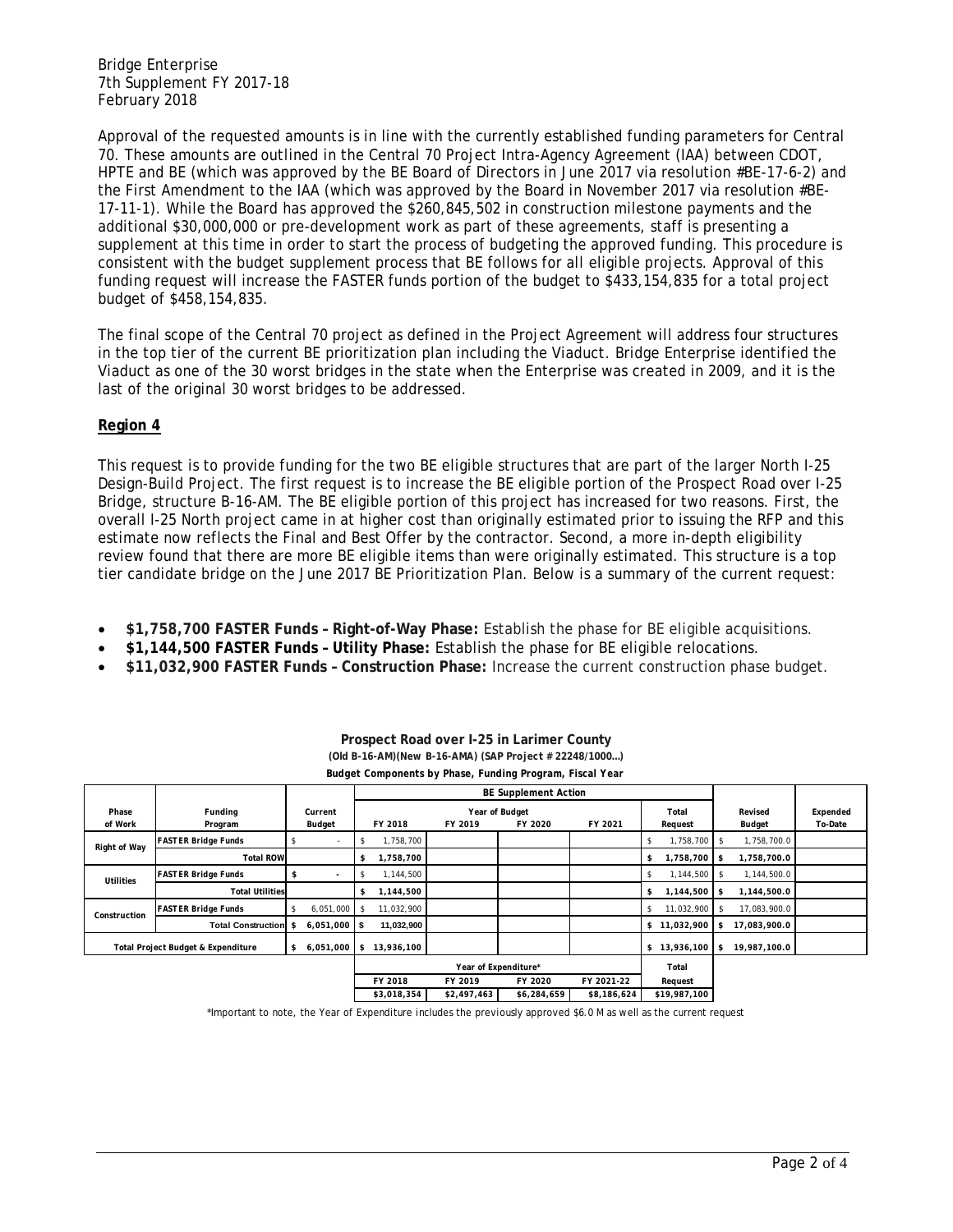The second request is to establish funding for I-25 over Draw in Larimer County, structure C-17-EL. This is a second tier project in the June 2017 BE Prioritization Plan but is being included to take advantage of the overall economy of scale presented by the North I-25 Design-Build Project. Below is a summary of the current request:

- **\$78,100 FASTER Funds – Right-of-Way Phase.** Establish the right-of-way phase for this project.
- **\$3,526,600 FASTER Funds – Construction Phase**. Establish the construction phase for this project.

**I-25 Over Draw in Larimer County**

| <b>I-20 OVEL DIAW III LAHIHEI COUILLY</b>                |                            |                   |                              |                             |                           |            |                            |                          |                     |  |  |
|----------------------------------------------------------|----------------------------|-------------------|------------------------------|-----------------------------|---------------------------|------------|----------------------------|--------------------------|---------------------|--|--|
| (Old C-17-EL) (New C-17-ELA). (SAP Project # 22482/1000) |                            |                   |                              |                             |                           |            |                            |                          |                     |  |  |
|                                                          |                            |                   |                              |                             |                           |            |                            |                          |                     |  |  |
|                                                          |                            |                   |                              | <b>BE Supplement Action</b> |                           |            |                            |                          |                     |  |  |
| Phase<br>of Work                                         | Funding<br>Program         | Current<br>Budget | FY 2018                      | FY 2019                     | Year of Budget<br>FY 2020 | FY 2021    | Total<br>Request           | Revised<br><b>Budget</b> | Expended<br>To-Date |  |  |
| Right of Way                                             | <b>FASTER Bridge Funds</b> |                   | 78,100                       |                             |                           |            | 78,100                     | 78,100.0                 |                     |  |  |
|                                                          | <b>Total ROW</b>           |                   | 78,100<br>s                  |                             |                           |            | 78,100                     | 78,100.0                 |                     |  |  |
| Construction                                             | <b>FASTER Bridge Funds</b> |                   | 3,526,600<br>\$              |                             |                           |            | 3,526,600<br><sup>\$</sup> | 3,526,600.0              |                     |  |  |
|                                                          | <b>Total Construction</b>  |                   | 3,526,600<br>5               |                             |                           |            | 3,526,600<br>s.            | 3,526,600.0<br>-S        |                     |  |  |
| Total Project Budget & Expenditure                       |                            |                   | 3,604,700<br>\$              |                             |                           |            | 3,604,700<br>s.            | - \$<br>3,604,700.0      |                     |  |  |
|                                                          |                            |                   | Year of Expenditure<br>Total |                             |                           |            |                            |                          |                     |  |  |
|                                                          |                            |                   | FY 2018                      | FY 2019                     | FY 2020                   | FY 2021-22 | Request                    |                          |                     |  |  |
|                                                          |                            |                   | \$474,912                    | \$2,418,989                 | \$710,799                 |            | \$3,604,700                |                          |                     |  |  |

## **Region 5**

This request is to establish the construction phase budget for US 50 over Agate Creek in Saguache County, structure K-11-G. The existing deficient bridge is a top tier candidate bridge in the June 2017 BE Prioritization Plan and is being replaced in an economical manner with a concrete box culvert (CBC). Below is a summary of the current request:

• **\$2,452,200 FASTER Funds – Construction Phase.** Establish the construction phase for this project.

| Budget Components by Phase, Funding Program, Fiscal Year |                            |                   |                             |                           |         |                |                  |                   |                     |  |
|----------------------------------------------------------|----------------------------|-------------------|-----------------------------|---------------------------|---------|----------------|------------------|-------------------|---------------------|--|
|                                                          |                            |                   | <b>BE Supplement Action</b> |                           |         |                |                  |                   |                     |  |
| Phase<br>of Work                                         | Funding<br>Program         | Current<br>Budget | FY 2018                     | Year of Budget<br>FY 2019 | FY 2020 | FY 2021        | Total<br>Request | Revised<br>Budget | Expended<br>To-Date |  |
| Construction                                             | <b>FASTER Bridge Funds</b> |                   | 2,452,200                   |                           |         |                | 2,452,200        | 2,452,200.0       |                     |  |
|                                                          | <b>Total Construction</b>  |                   | 2,452,200                   |                           |         |                | 2,452,200<br>ъ   | 2,452,200.0       |                     |  |
| Total Project Budget & Expenditure                       |                            | 2,452,200<br>s    |                             |                           |         | 2.452.200<br>S | 2.452.200.0      |                   |                     |  |
|                                                          |                            |                   | Year of Expenditure         |                           |         |                | Total            |                   |                     |  |
|                                                          |                            |                   | FY 2018                     | FY 2019                   | FY 2020 | FY 2021-22     | Request          |                   |                     |  |
|                                                          |                            |                   | \$481,800                   | \$1,970,400               |         |                | \$2,452,200      |                   |                     |  |

**US 50 over Agate Creek in Saguache County (Old K-11-G) (New 050A190360BR minor structure) (SAP Project # 22436/1000…)**